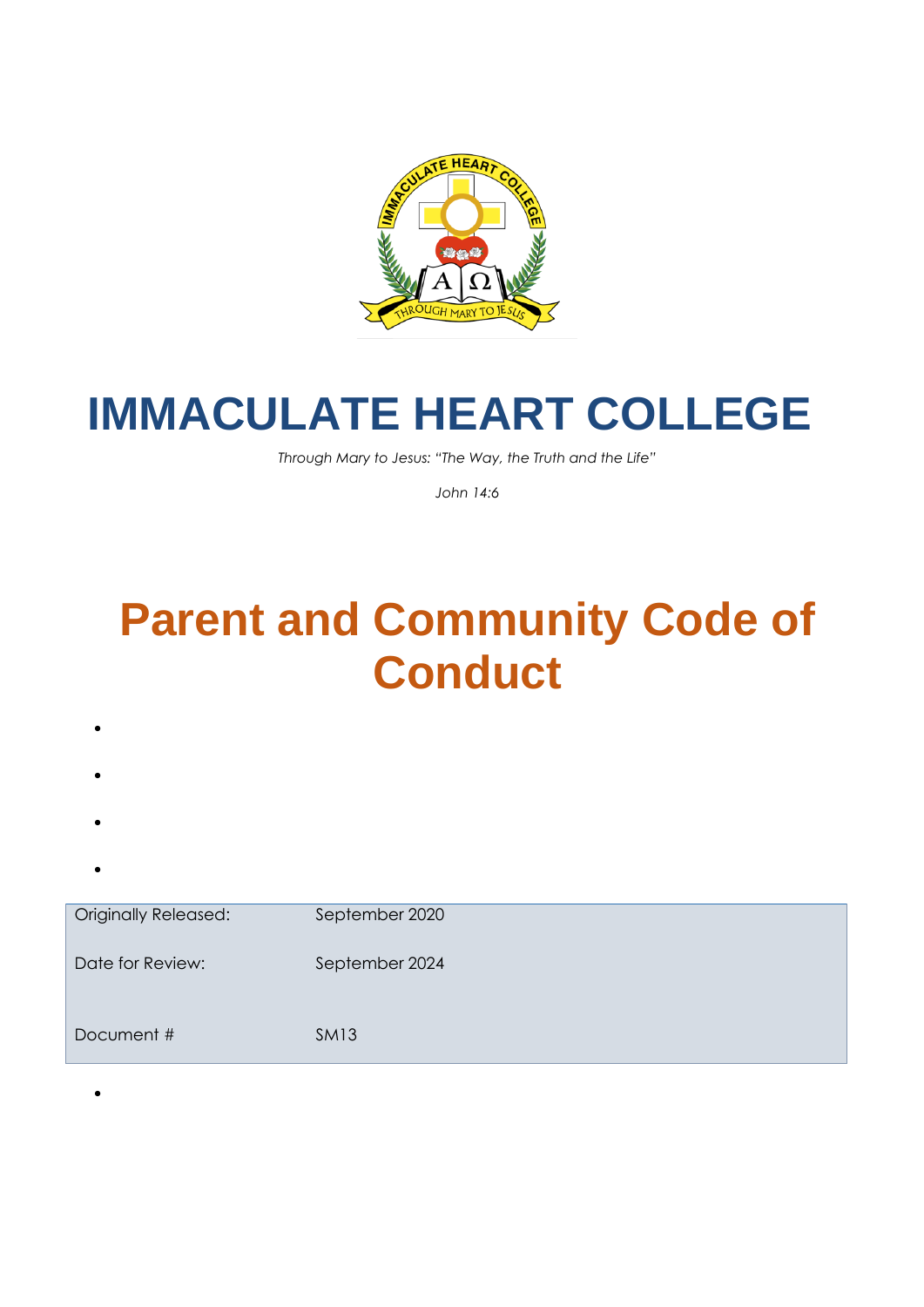

## 1. Introduction

- The IHC community is made up of people whose aim is to see that a holy, safe and stimulating environment exists for our students to become well-rounded, contributing citizens of the world. We all have a responsibility to demonstrate support and loyalty to the College.
- Our parents are valuable contributors in the IHC community and we aim to work in partnership with them in the care and growth of each student. We have a zero-tolerance policy regarding bullying and violence of any kind.
- This Code of Conduct outlines the expectations that the College has regarding how parents and community members including volunteers conduct themselves when visiting the College campus, participating in College activities and interacting/communicating with members of our community (including students, staff and other parents).

## 2. Scope

• This policy assumes that all parents and carers, extended family members, and friends of students enrolled at IHC will support and encourage the values, activities and Catholicity of the College. **Definitions** 

## 3. Definitions

• In this Code of Conduct the term '**parents**' stands for all groups previously mentioned.

## 4. Responsibilities

The **Principal** is responsible for the dispersal and routine review of this policy.

## 5. Policy Principles

## 5.1. Being a Positive Role model in supporting IHC

Parents are expected to support the educational ethos and values of the College, model appropriate behaviors' for their children to learn from, and work with the College as it educates and provides pastoral support to all students.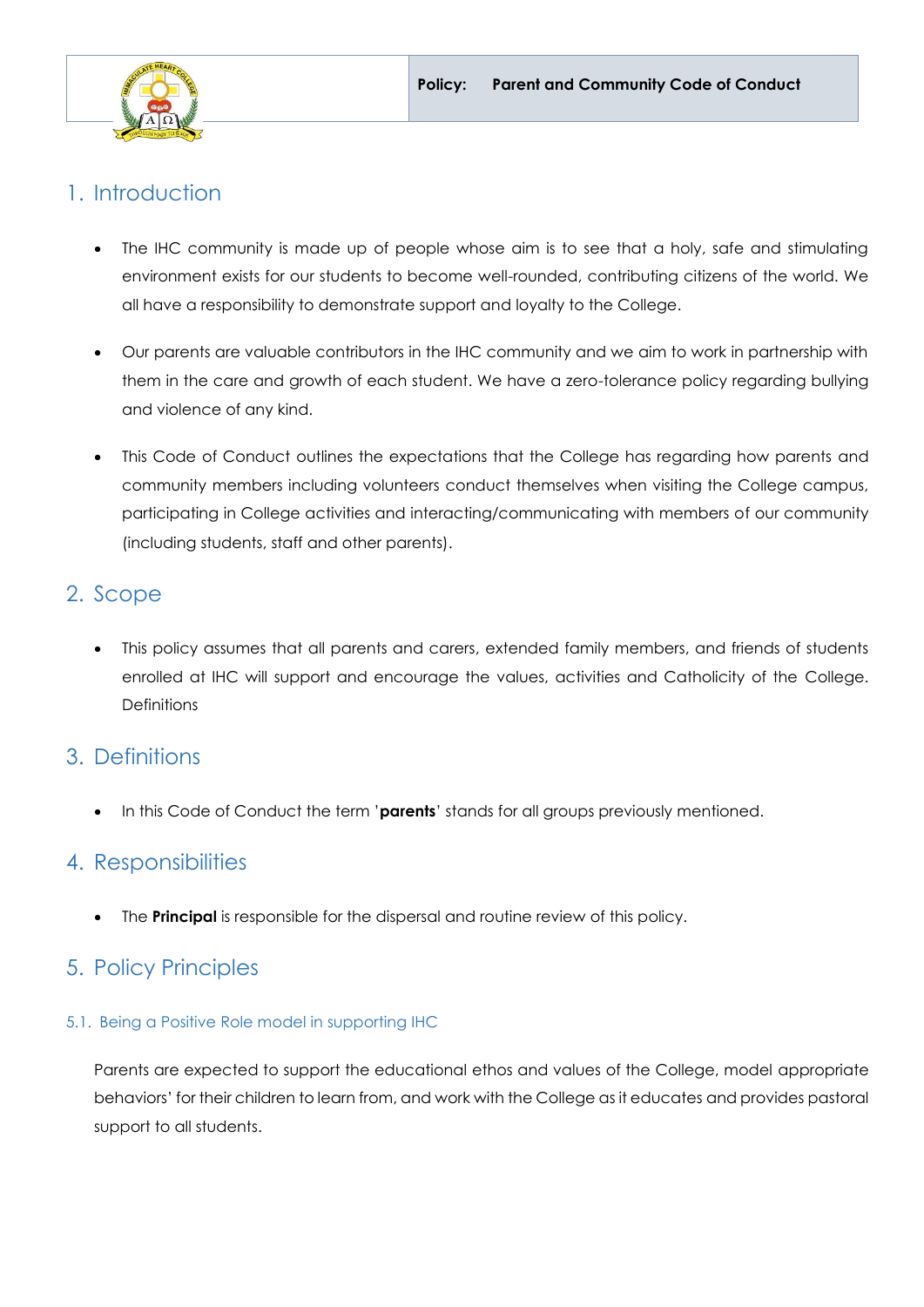

Parents can support the College and be positive role models by exhibiting appropriate behaviours, including but not limited to:

- Complying with College's procedures and directions, and ensuring their children do the same. Failure to do so may put the child's enrolment in jeopardy.
- Encouraging their children to actively participate in the life of the College, noting that a child may be excluded from certain events for failing to meet behavioural or academic expectations.)
- Completing forms and provide permissions in a timely manner when requested to do so by the College.
- Being responsive to concerns raised by the College about their own child, including by being cooperative, meeting expectations, providing information and attending meetings when required.
- Keeping the College informed about a child's behavioural or educational needs, including by providing updated medical information as it becomes available. However, parents and carers need to also appreciate that while the College will take into account any new information, the College cannot accommodate every need.
- Keeping the College informed about a child's parenting arrangements, including any court orders that may be in place. However, parents/carers should not involve the College in parenting disputes or expect the College to act as the go-between for estranged parents.
- Recognise the damage that gossip can do within a school community, and avoid unconstructive commentary (including criticism, uninformed rumour or speculation) with other parents/carers, including on social media.

## 5.2. Code of Conduct

• Parents are the most important figures in the education of their children and the expectation is that they will act in the best interest of students, their families, staff, and the College community.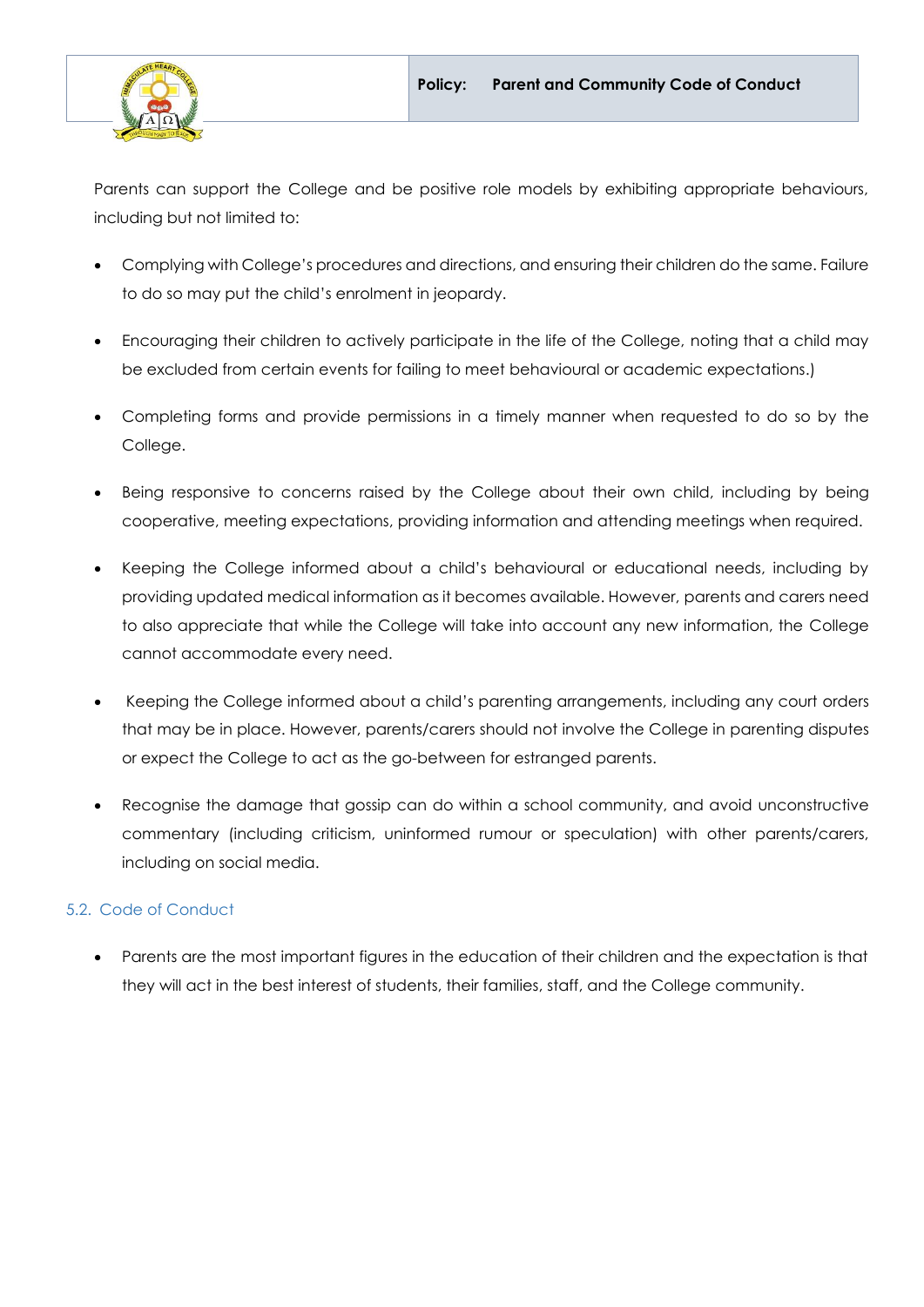

- When attending the College or any College-related event, parents must:
- refrain from negative behaviours such as bullying, harassment, discrimination or vilification
- refrain from engaging in unfounded gossip (either directly or online)
- refrain from using offensive, insulting or derogatory language
- not smoke on school grounds
- not possess alcohol on school grounds, unless the College has sanctioned the event
- never possess illicit drugs on school grounds
- show proper care and regard for school property and the property of others
- show proper care and regard for occupational health and safety concerns eg. wearing of masks.

#### 5.3. Communication

- Written and spoken communication should be courteous and respectful.
- When communicating, parents must:
- interact civilly with staff, students and other parents at all times
- refrain from gossip
- ensure facts are correct before passing on any information
- not use abusive language, raised voices, insults
- not engage in violent behaviour towards anyone on school grounds or at any College-related events
- not discipline or get involved in verbal altercations with another parent or child under any circumstances;
- advise the College of areas of potential conflict, such as parenting and family court orders in accordance with relevant laws.
- respect the privacy of students, parents, staff, and volunteers in the College community.
- The College expects parents to behave lawfully on school grounds and observe the terms of any order, obligation or undertaking they may be subject to.
- Parents must not:
- take a photo or video recording of another student or parent without their consent
- post a photo or video recording of another student or parent on social media without consent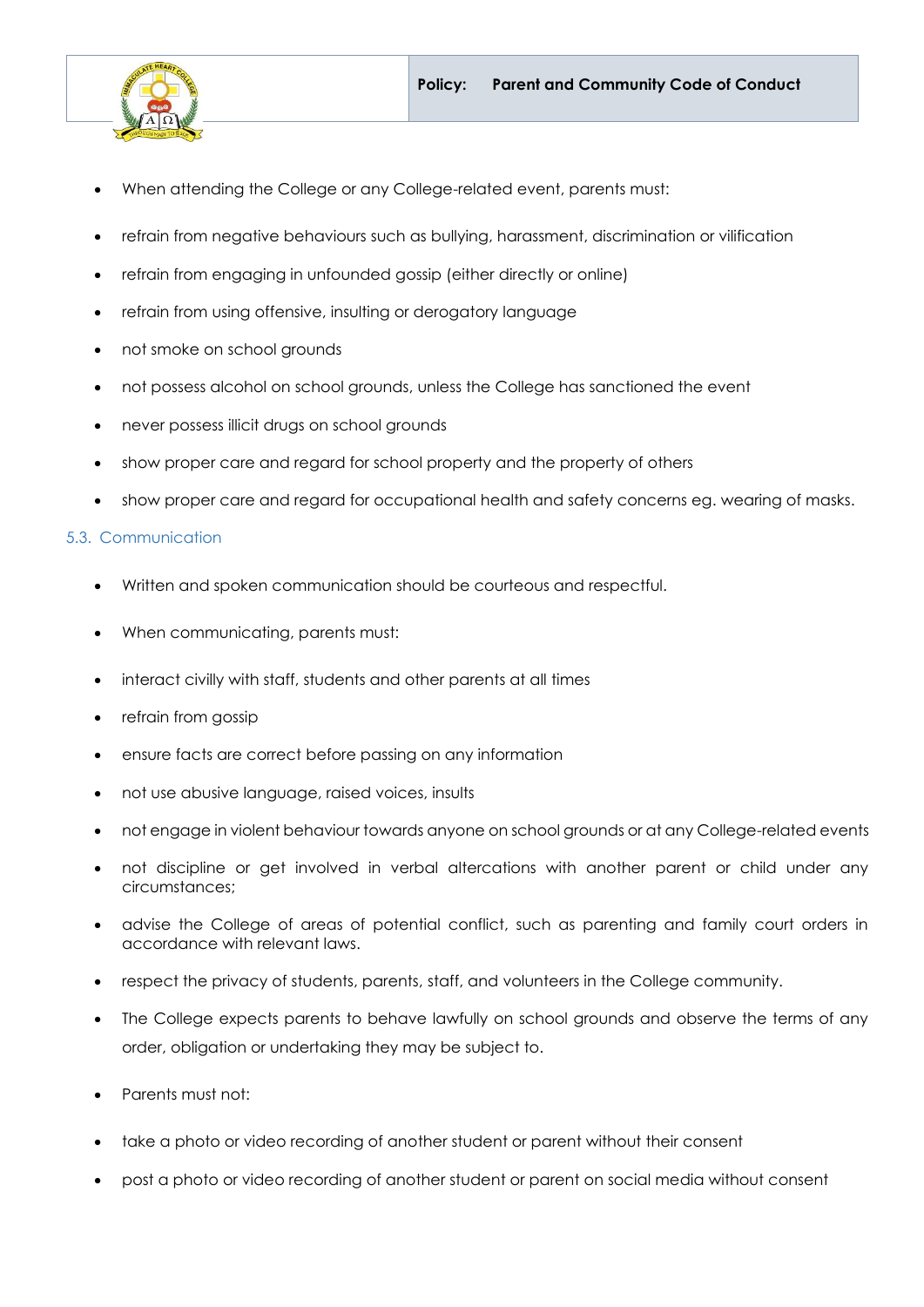

- intimidate, undermine, threaten, bully or harass staff, students or parents
- disclose the personal details of a student or parent to another person without consent.

#### 5.4. Online conduct

- All members of the College community recognise that there are ethical and legal issues associated with social media use, which can be directly or indirectly damaging to the College and others.
- Parents must ensure they abide by the College's expectations of parents.
- When using social media, online forums or other platforms, parents must:
- not discuss or mention the College, its staff or any members of the College community in a negative or defamatory way
- be respectful to staff, contractors, volunteers, other parents, and/or students
- not use it as a means to voice grievances about the College
- never disclose any confidential information concerning parents, staff, contractors, volunteers, and/or students to third parties without the individual's express consent;
- make contact with students (other than their own) using any form of social media without the express consent of the student's parents
- not post inappropriate material that may damage the reputation of the College.
- not use online formats such as Messenger to contact staff on College business use College email or SEQTA email
- use the P&F Facebook page respectfully. This is a forum for information and P&F requests; it is not a forum for gossip or complaints.

#### 5.5. Phone calls and emails out of hours

- Staff are instructed to observe normal business hours in terms of answering phone calls, so parents who ring out of hours should not expect an immediate response.
- Staff are instructed to observe the maximum of a 48 hour turnaround in responding to emails and phone messages. At the very least the teacher will contact the parent to acknowledge the communication and will arrange further contact.
- We understand that emergencies occur and that sometimes the above two points can be overridden.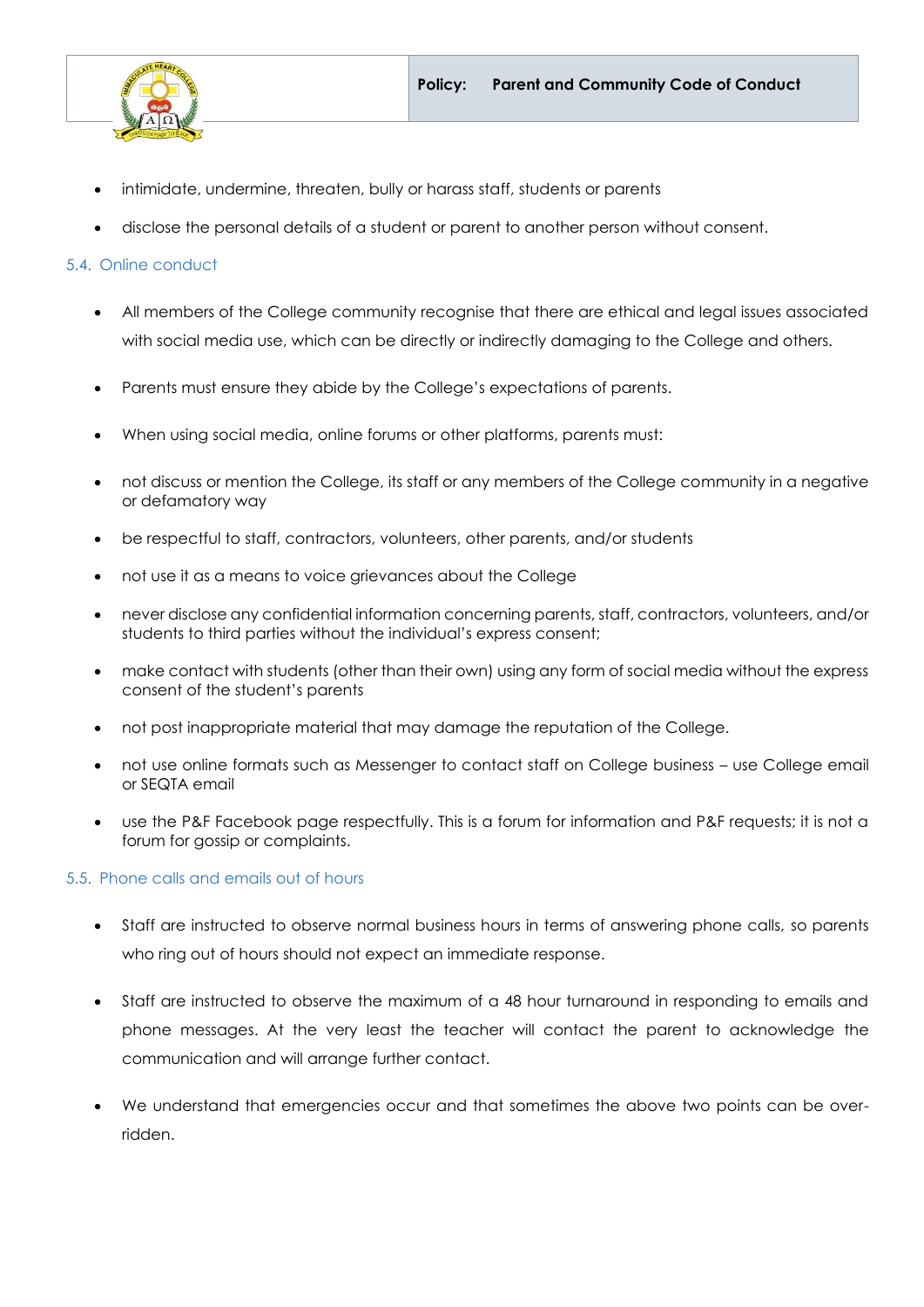

• In cases where a parent does not act in accordance with this Parent Code of Conduct, the Principal may take such action as deemed suitable – terminating a meeting, asking the parent to leave the grounds etc. In the most extreme instances, the family can be asked to leave the school.

### 5.6. Process for making a complaint

- IHC takes seriously any issues that are brought to its attention. If parents express their concerns to the College, they can expect to be treated with courtesy and respect in order to try to resolve the matter.
- As a general guide, minor issues may be raised with the child's teacher. Cases of more serious inappropriate conduct or misconduct ought to be directed to the Principal. Parents have the right to raise issues and concerns related to the education of their child or other matters relating to the College in a respectful manner and in compliance with the IHC Community Dispute and Complaint Resolution Policy and Procedure.

## 6. Supporting Information

*School Curriculum and Standards Authority Act 1997 (WA)*

*School Education Act, 1999 (WA)*

*School Education Regulations, 2000* 

## 7. Related Documents

•

The Emergency and Critical Incidents Policy is to be read in conjunction with the following College policies, or procedures, all of which can be found on the College Administration drive:

| Type      | <b>Document</b>                                      | $Doc$ #          |
|-----------|------------------------------------------------------|------------------|
| Policy    | Community Dispute and Resolution Policy              | HR <sub>03</sub> |
| Procedure | Community Dispute and Complaint Resolution Procedure | HR01             |
|           |                                                      |                  |